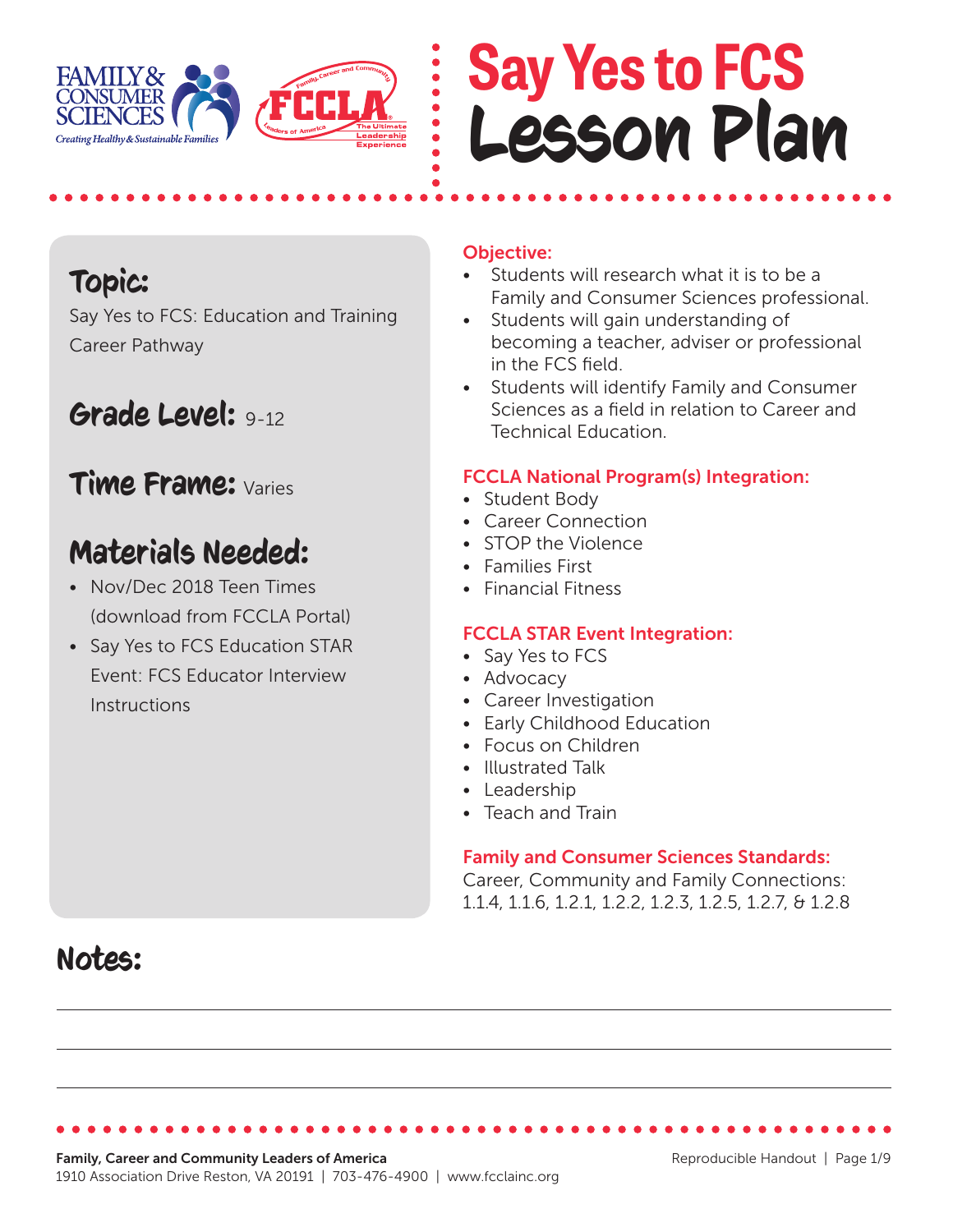## Say Yes to FCS Discussion and Inspiration Timeframe: 10 to 20 minutes Materials Needed: Nov/Dec 2018 Teen Times **Say Yes to FCS** Activity 1

**Directions:** Start this lesson by sharing your FCS Education story; tell your students why and how you became a Family and Consumer Sciences teacher and the positive impact it has had on your life.

Page 6 of the Nov/Dec 2018 issue of Teen Times starts with some great questions to pose to your class: Have you ever stop to think about the influence your FCS educator (or any educator) has had on your life? Your school? Your community?

Instruct students to take a few minutes to discuss these influences with their seat neighbors and then have a couple share their responses.

#### Extended Lesson Ideas:

- Have students write a quote or story about an influential teacher in their life.
- Read the story about Zubaida Adres on pages 6-8 for inspiration!
- Share inspiring FCS stories on social media using the hashtag #SayYestoFCS

### Notes: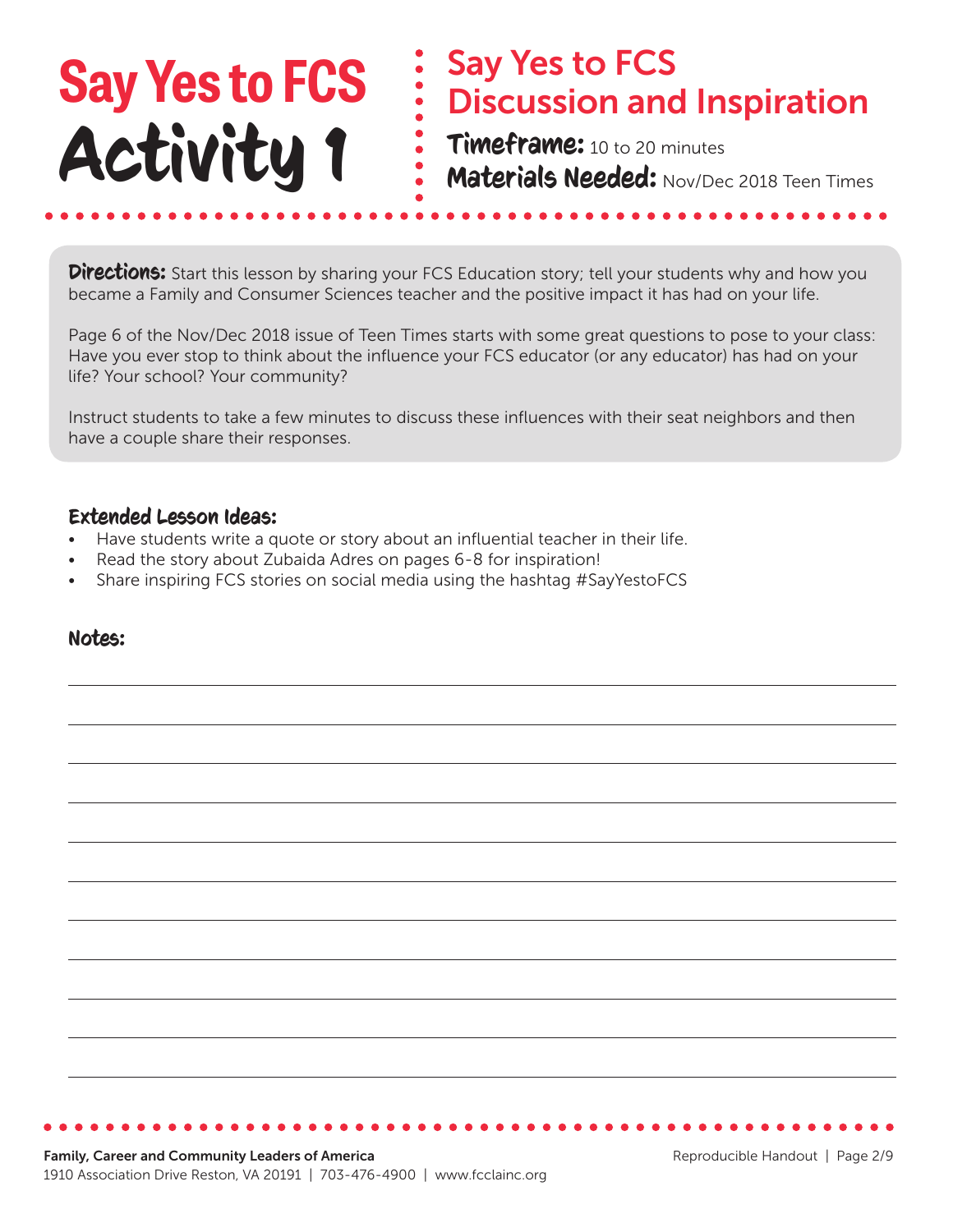# **Say Yes to FCS** Activity 2

# Learn the Lingo

Timeframe: 15 to 25 minutes Materials Needed:

Internet Access, Learn the Lingo Worksheet

### **Suggested Websites:** Fcclainc.org, Aafcs.org, Careertech.org, Ctso.org

**Directions:** Instruct students to un-abbreviate the acronyms below and answer respective the questions about each.

### Answer Key:

#### *1. FCS: Family and Consumer Sciences*

#### *1a. What is FCS?*

A field of study focused on the sciences and the art of livening and working well in our complex world. Source: aafcs.org

#### *2. FCCLA: Family, Career and Community Leaders of America*

#### *2a. What is FCCLA?*

 Family, Career and Community Leaders of America is a nonprofit national career and technical student organization for young men and women in Family and Consumer Sciences education in public and private school through grade 12. Source: fcclainc.org

#### *2b. How is FCCLA related to FCS?*

 FCCLA's mission is to promote personal growth and leadership development through Family and Consumer Sciences education. Focusing on the multiple roles of family member, wage earner and community leader, members develop skills for life through: character development, creative and critical thinking, interpersonal communication, practical knowledge, and career preparation. Source: fcclainc.org

#### *3. CTE: Career and Technical Education*

#### *3a. What is CTE?*

 Career Technical Education (CTE) provides students of all ages with the academic and technical skills, knowledge and training necessary to succeed in future careers and to become lifelong learners. Source: careertech. org

#### *3b. How are CTE and FCS related?*

 Because the FCS body of knowledge is aligned with the CTE Career Clusters. Source: careertech.org

#### *4. CTSO: Career and Technical Student Organization*

#### *4a. What is a CTSO?*

 Career and Technical Student Organizations (CTSO) enhance student learning through contextual instruction, leadership and personal development, applied learning and real world application. Source: ctso.org

#### *4b.How is FCCLA a CTSO?*

 Because FCCLA offers programs that are integral to the industry or occupational focus that are associated with a career pathways program and program of study and it serves CTE students and teachers in several of the 16 Career Clusters identified in The National Career Clusters. Source: ctsto.org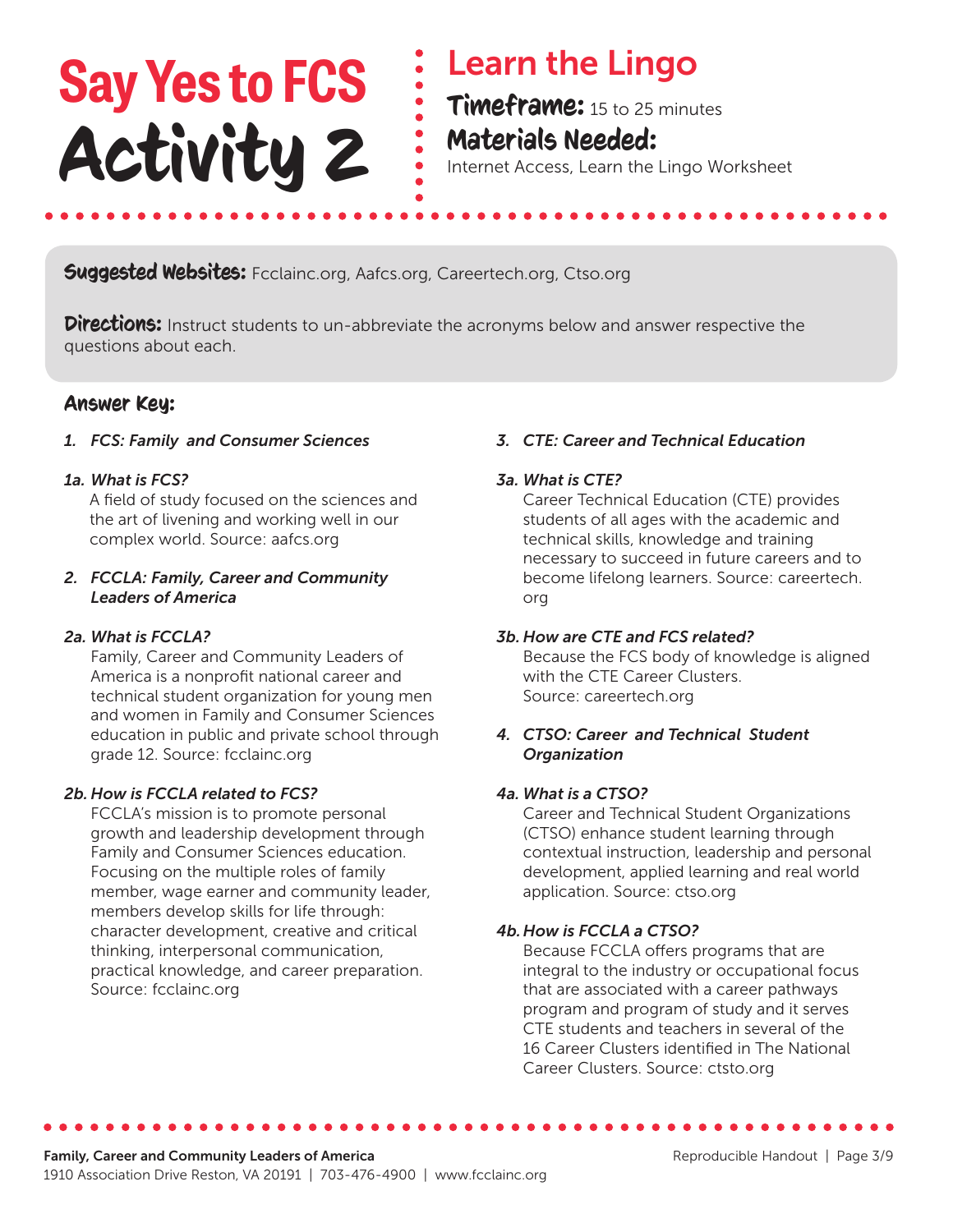# **Say Yes to FCS** Worksheet

**NAME:** 

Learn the Lingo **Student Directions:** Un-abbreviate the acronyms below and answer respective the questions about each.

| 1a. What is FCS?                 |                                                                                                                                                 |  |  |
|----------------------------------|-------------------------------------------------------------------------------------------------------------------------------------------------|--|--|
|                                  |                                                                                                                                                 |  |  |
|                                  | ,我们也不能在这里的时候,我们也不能在这里的时候,我们也不能会不能会不能会不能会不能会不能会不能会不能会不能会不能会。<br>第2012章 我们的时候,我们的时候,我们的时候,我们的时候,我们的时候,我们的时候,我们的时候,我们的时候,我们的时候,我们的时候,我们的时候,我们的时候,我 |  |  |
|                                  |                                                                                                                                                 |  |  |
|                                  |                                                                                                                                                 |  |  |
| 2a. What is FCCLA?               |                                                                                                                                                 |  |  |
|                                  | ,我们也不能会有一个人的事情。""我们的人,我们也不能会有一个人的人,我们也不能会有一个人的人,我们也不能会有一个人的人。""我们的人,我们也不能会有一个人的人,                                                               |  |  |
|                                  |                                                                                                                                                 |  |  |
|                                  | ,我们也不能在这里的时候,我们也不能在这里的时候,我们也不能不能不能不能不能不能不能不能不能不能不能不能不能不能。""我们,我们也不能不能不能不能不能不能不能不                                                                |  |  |
| 2b. How is FCCLA related to FCS? |                                                                                                                                                 |  |  |
|                                  | ,我们也不会有什么。""我们的人,我们也不会有什么?""我们的人,我们也不会有什么?""我们的人,我们也不会有什么?""我们的人,我们也不会有什么?""我们的人<br><u> 1989 - Johann Stoff, amerikansk politiker (d. 1989)</u> |  |  |
|                                  |                                                                                                                                                 |  |  |
|                                  |                                                                                                                                                 |  |  |
|                                  |                                                                                                                                                 |  |  |
|                                  |                                                                                                                                                 |  |  |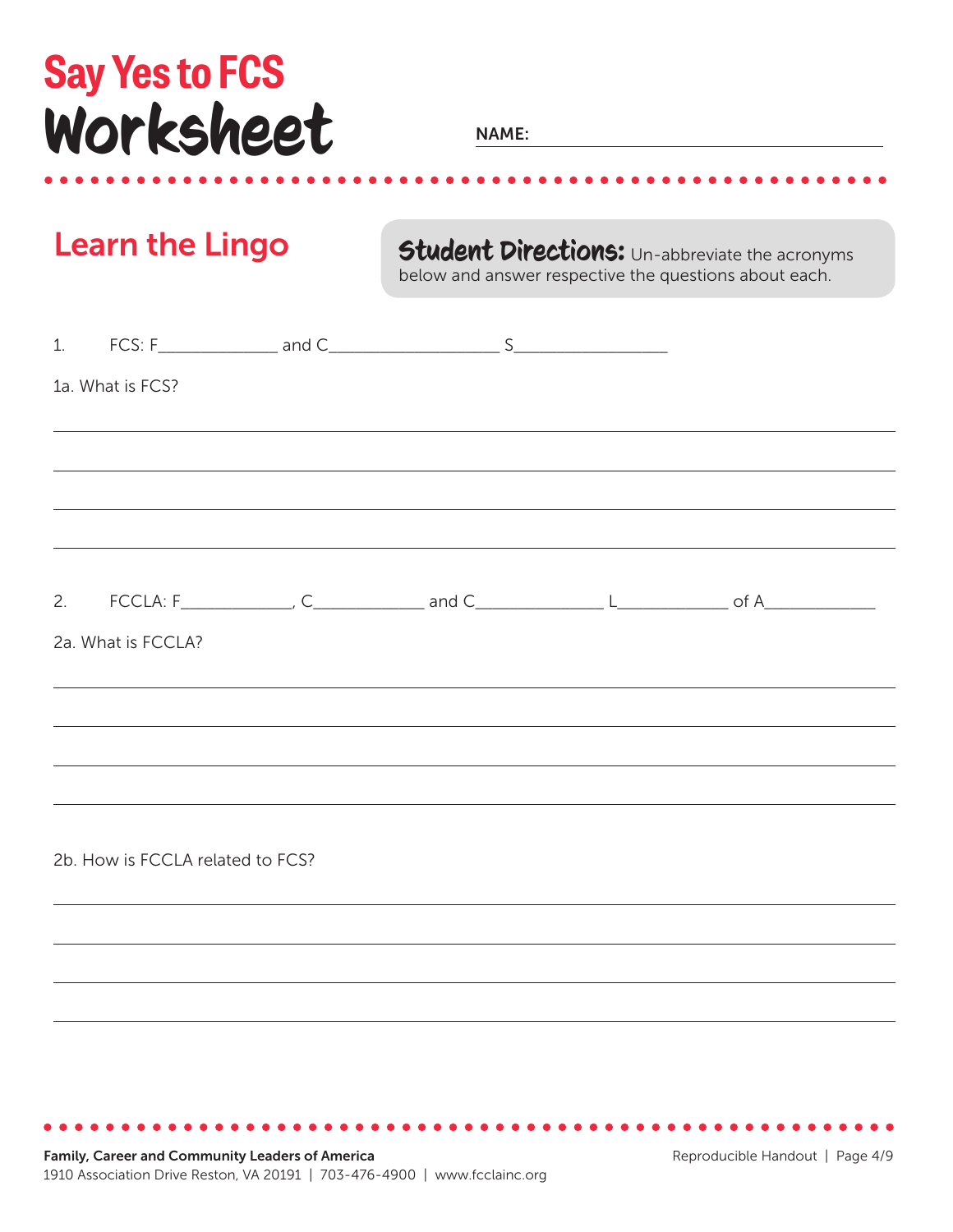|                     |                                  | Worksheet page 2 |  |  |  |
|---------------------|----------------------------------|------------------|--|--|--|
|                     |                                  |                  |  |  |  |
| 3a. What is CTE?    |                                  |                  |  |  |  |
|                     |                                  |                  |  |  |  |
|                     | 3b. How are CTE and FCS related? |                  |  |  |  |
|                     |                                  |                  |  |  |  |
| 4a. What is a CTSO? |                                  |                  |  |  |  |
|                     |                                  |                  |  |  |  |
|                     | 4b. How is FCCLA a CTSO?         |                  |  |  |  |
|                     |                                  |                  |  |  |  |
|                     |                                  |                  |  |  |  |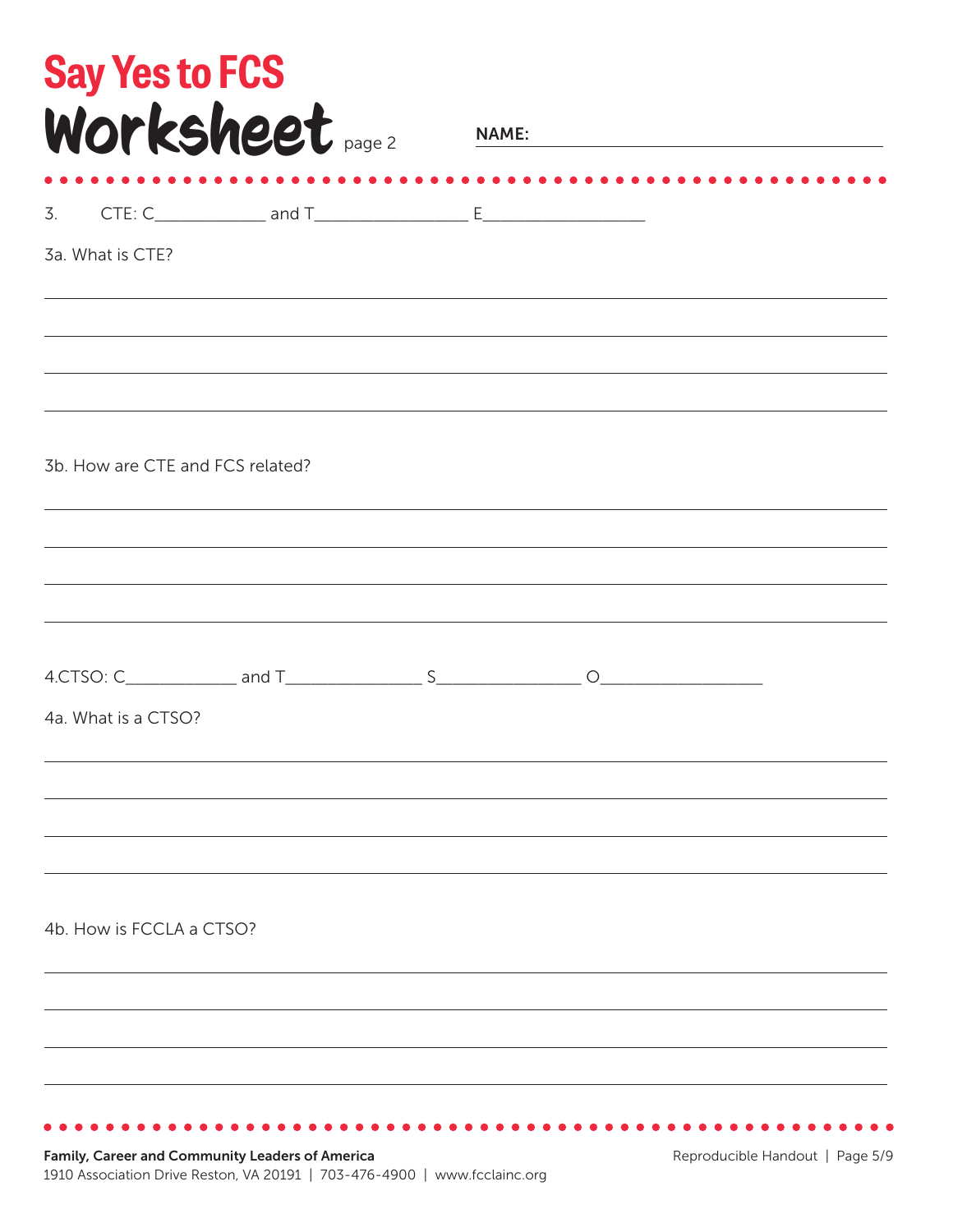### Interview an FCS Teacher Timeframe: Varies **Materials Needed:** Say Yes to FCS Education STAR Event: FCS Educator Interview Instructions **Say Yes to FCS** Activity 3

**Directions:** Provide students with a Say Yes to FCS Education STAR Event: FCS Educator Interview Instructions sheet and instruct them to interview a FCS teacher about their profession.

#### Modification Ideas:

- Have students work in groups to do the interviews
- Have students only interview 1 FCS educator
- Provide a list of FCS educators to contact for the interview
- Open the interview to CTE Teachers or other subject area teachers
- Have students create and post videos about their FCS education

#### Extended Lesson Idea:

Share what your students are learning about FCS on social media using the hashtag #SayYestoFCS

#### Notes: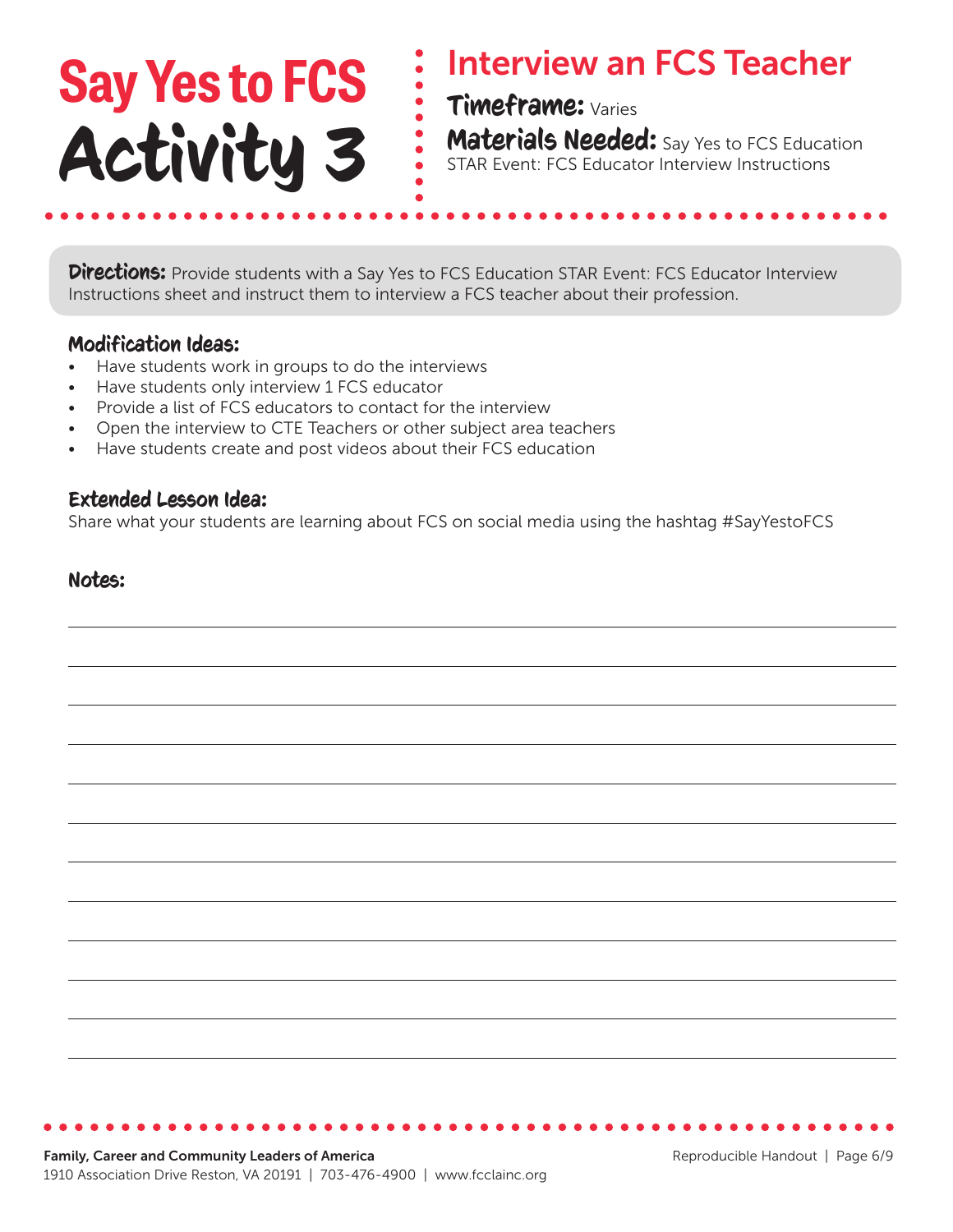# **FCS Educator** Interview

**NAME:** 

Student Directions: Interview two (2) currently employed Family and Consumer Sciences Educators using the following questions, one who is not employed within the same school as the participant. Interviews may be conducted in-person or electronically. Provide a summary of their responses, to not exceed four (4) pages (total) in length.

Name of Family and Consumer Sciences Educator Interviewed: \_\_\_\_\_\_\_\_\_\_\_\_\_\_\_\_\_\_\_\_\_

Name of Employer:  $\blacksquare$ 

 $\Box$  Elementary FCS Ed  $\Box$  Middle School FCS Ed  $\Box$  High School FCS Ed  $\Box$  Postsecondary/Other FCS Ed

## Interview Questions:

1. What is your undergraduate degree? If you have an advanced degree, what is it?

2. Why did you become a Family and Consumer Sciences Educator?

3. What parts of being a Family and Consumer Sciences Educator do you find most enjoyable?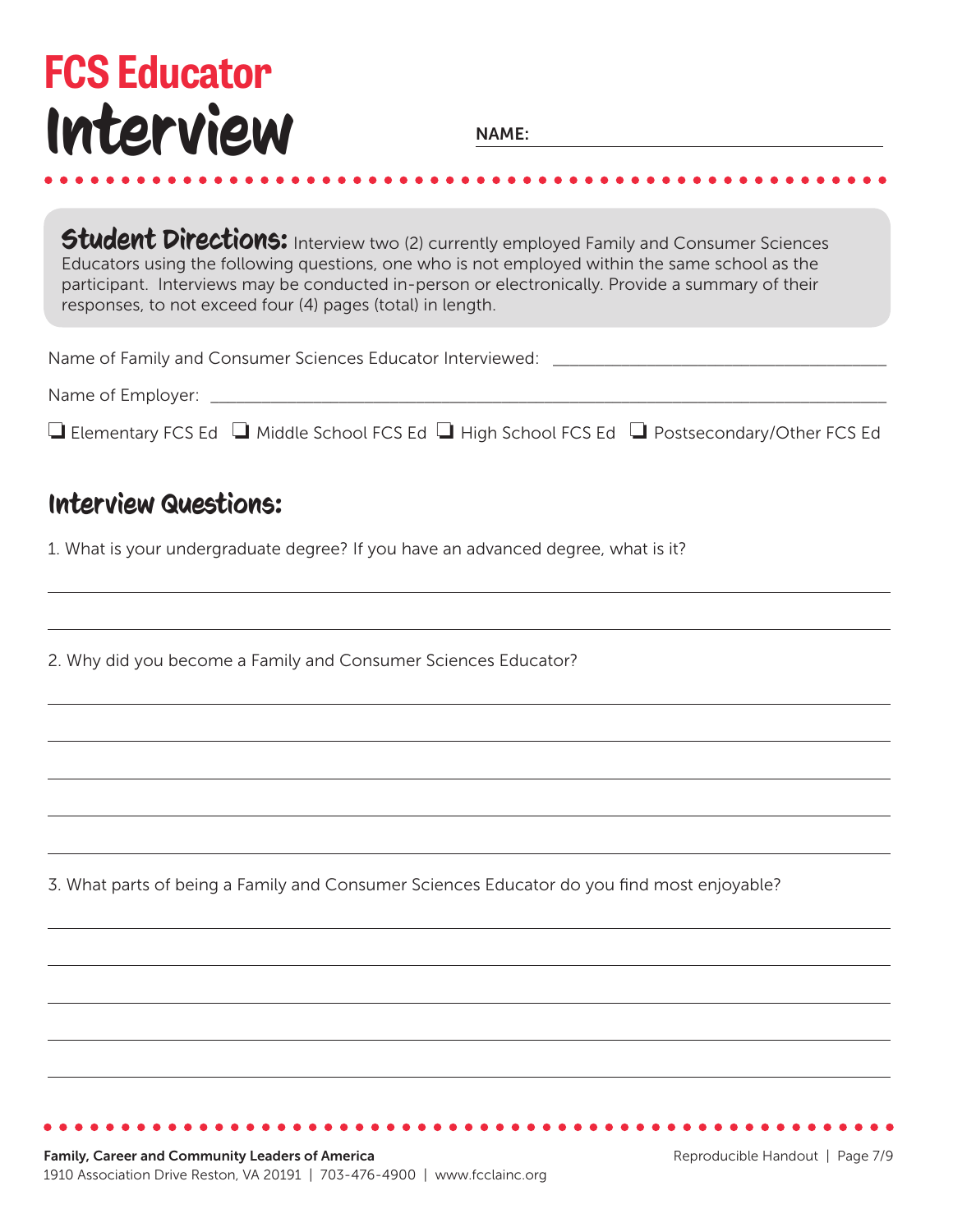# **FCS Educator** Interview

**NAME:** 

*<u><u>AAAAAAAAAAA</u></u>* 

4. What parts of being a Family and Consumer Sciences Educator do you find most challenging?

5. Do you integrate FCCLA into your courses and if so, how?

6. Why do teachers stay or leave this field?

7. What other career options are available to someone with your degree?

Family, Career and Community Leaders of America 1910 Association Drive Reston, VA 20191 | 703-476-4900 | www.fcclainc.org

Reproducible Handout | Page 8/9